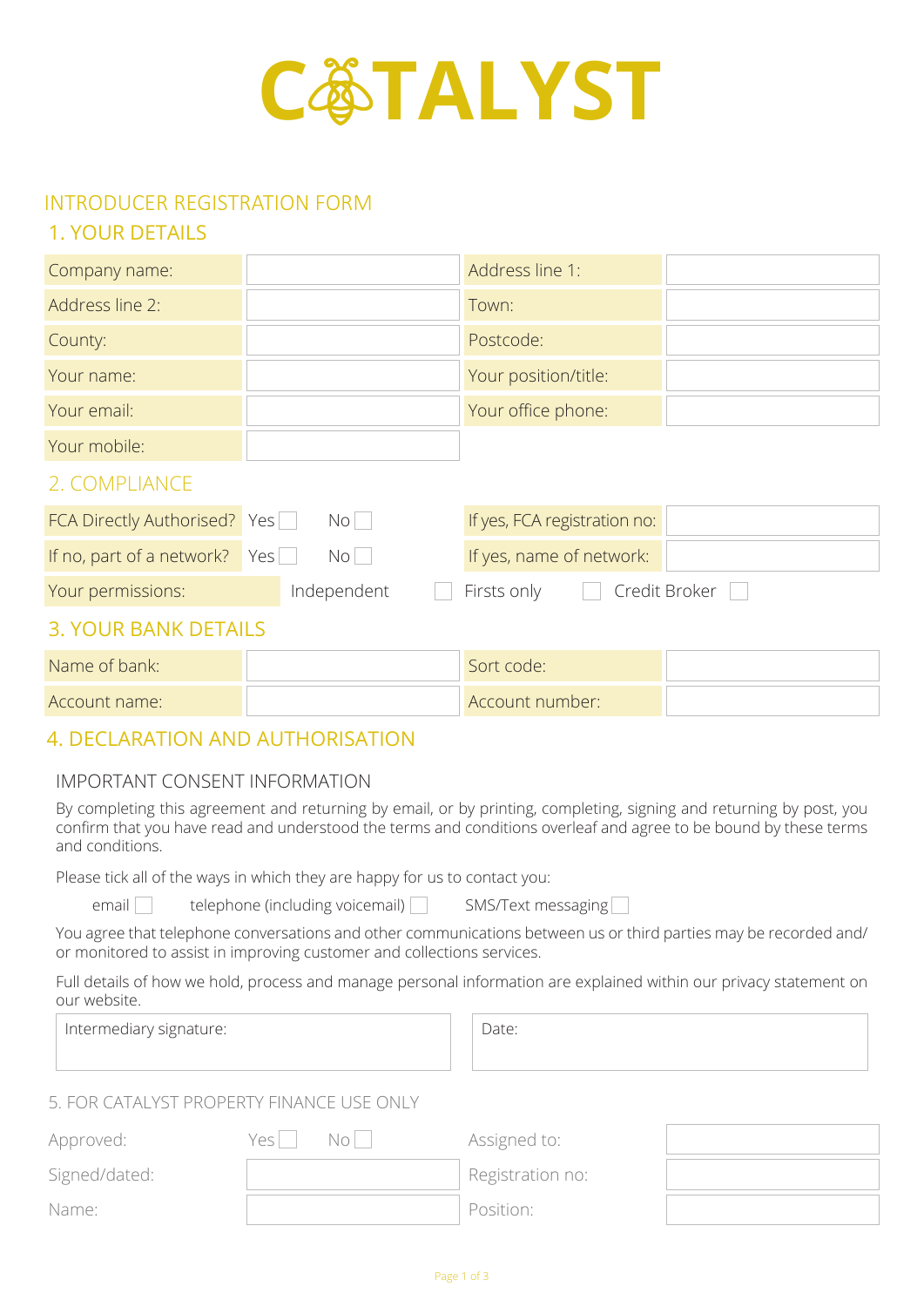## DEFINITIONS AND INTERPRETATION

"Applicable Law" means, in respect of any obligation and to the extent applicable to the relevant obligation, any statute, regulation, ordinance or subordinate legislation which is in force for the time being and to which a Party is subject;

"Applicant" means any individual(s) referred to CATALYST PROPERTY FINANCE by YOU in respect of a loan Application through CATALYST PROPERTY FINANCE in accordance with the terms of this Agreement;

"Application" means an Application made to CATALYST PROPERTY FINANCE in respect of a Sales Product;

"CCA" means the Consumer Credit Act 1974, and where applicable, any Regulations made under the Consumer Credit Act 1974;

"Completion" means the making of a loan or mortgage in respect of a Sales Product to an Applicant that has been referred to CATALYST PROPERTY FINANCE by YOU;

"Confidential Information" means all confidential information disclosed (whether in writing, orally or by another means whether directly or indirectly) by either Party (the "Disclosing Party") to the other Party (the "Receiving Party") whether before or after the date of this Agreement including, but not limited to, information relating to the Disclosing Party's products, operations, processes, plans or intentions, product information, know-how, trade secrets, market opportunities and business affairs;

"Data Protection Legislation" means all legislation and regulations relating to the protection of Personal Data including (without limitation) the Data Protection Act 1998, the Privacy and Electronic Communications (EC Directive) Regulations 2003, the EU Data Protection Directive, the Regulation of Investigatory Powers Act 2000, the Data Protection (Processing of Sensitive Personal Data) Order 2000 and all other industry guidelines (whether statutory or non-statutory) or Codes of Practice issued by the Information Commissioner relating to the processing of personal data or privacy or any amendments and re-enactments thereof;

"Data Subject" shall have the meaning given to it by the Data Protection Act 1998;

"Force Majeure Event" means any event which affects the performance by a Party of its obligations under this Agreement and arises directly from an act of God, local Government or Government, war, fire, flood, earthquake or storm, acts of terrorism, explosion, civil war or civil commotion;

"FCA" means the Financial Conduct Authority;

"FSMA" means the Financial Services and Markets Act 2000;

"ICOB" means the Insurance Conduct of Business Sourcebook in the FCA handbook;

"Lender" means any entity that enters into a loan or mortgage in relation to a Sales Products with an Applicant, or that makes the Sales Products available to Applicants;

"MCOB" means the Loans or Mortgages: Conduct of Business Sourcebook in the FCA handbook;

"YOU" means the business principal or such other person as YOU notify to CATALYST PROPERTY FINANCE from time to time as its representative in respect of this Agreement;

"OFT" means Office of Fair Trading;

"Party" means a Party to this Agreement;

"CATALYST PROPERTY FINANCE Representative" means Chris Fairfax or such other person as CATALYST PROPERTY FINANCE notifies to YOU from time to time as its representative in respect of this Agreement;

"RAO" means the Financial Services and Markets Act 2000 (Regulated Activities) Order 2001 (SI 2001/544);

"Referral" means the referral of an Applicant by an approved agent of the intermediary to CATALYST PROPERTY FINANCE;

"Regulated Credit Agreement" means a credit agreement falling within Article 60B(3) of the RAO;

"Regulated Credit-related Activity" means any activity in relation to a Regulated Credit Agreement which is identified in the RAO as a regulated activity;

"Regulated Mortgage Contract" means a mortgage contract falling within Article 61(3) of the RAO;

"Regulated Mortgage-related Activity" means any activity in relation to a Regulated Mortgage Contract which is identified in the RAO as a regulated activity;

"Regulator" means any person having regulatory or supervisory authority over the activities of CATALYST PROPERTY FINANCE, YOU including but not limited to the FCA, the Association of Finance Brokers, the OFT, the Information Commissioner and the Bank of England or their successors;

"Sales Products" means the products offered by Lenders to Applicants, including, without limitation, consumer and business secured loan products or as notified by CATALYST PROPERTY FINANCE to YOU from time to time;

"Staff" means any individual or individuals working directly or indirectly for CATALYST PROPERTY FINANCE.